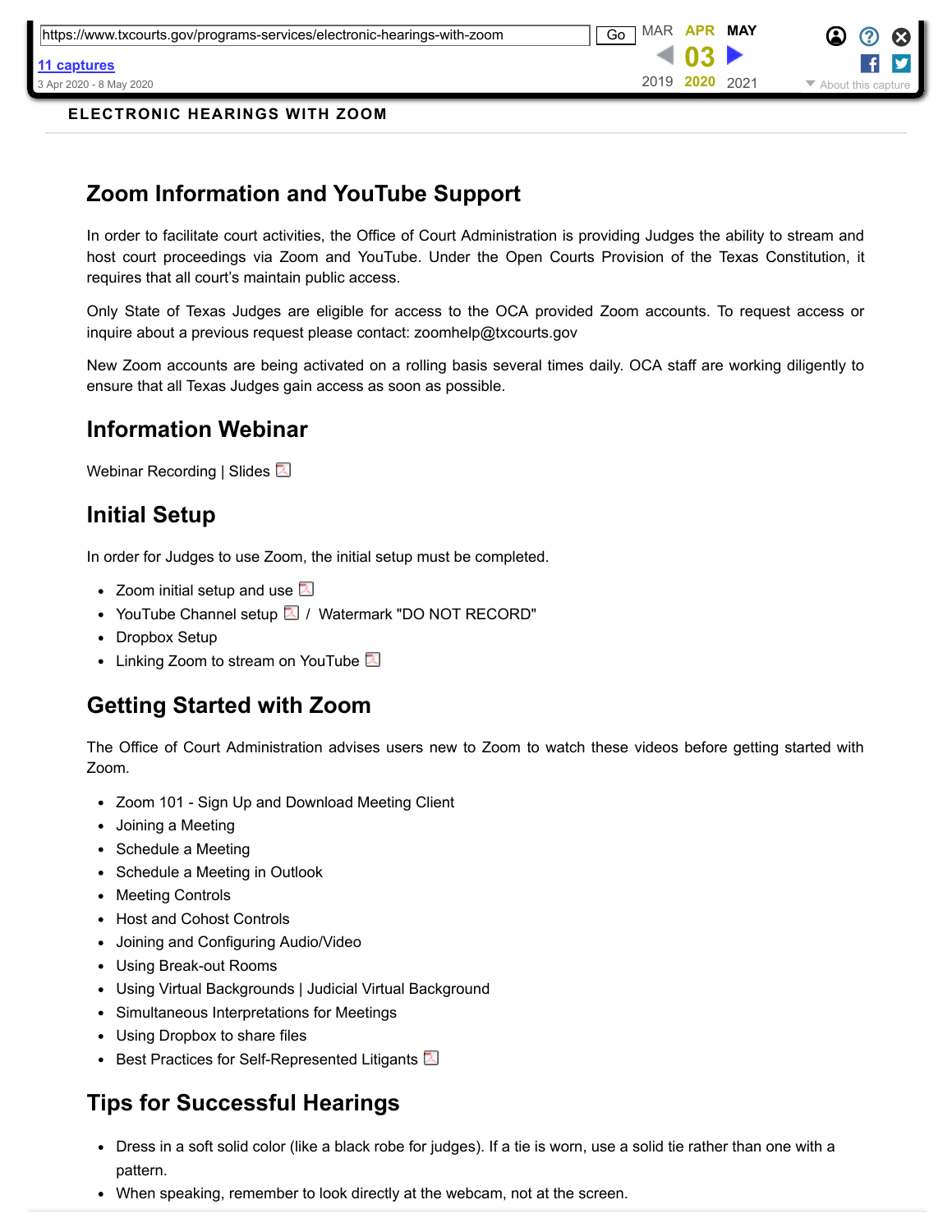| https://www.txcourts.gov/programs-services/electronic-hearings-with-zoom | MAR APR<br>Go |                | MAY | $\bullet$ $\circ$ $\bullet$ |
|--------------------------------------------------------------------------|---------------|----------------|-----|-----------------------------|
| 11 captures                                                              |               |                |     |                             |
| 3 Apr 2020 - 8 May 2020                                                  |               | 2019 2020 2021 |     | About this capture          |

Check the lighting. Light from a window behind you might blind the camera, making you look dark. Light above you in the center of a room might also cast shadows. Ideally, position a lamp, or sit facing a window, where light is directly on your face. Also be aware that your monitor casts light that can make you look blue.

- Remind the participants to speak one at a time and to pause prior to speaking in case there is any audio/video lag.
- Encourage the participants to mute themselves or mute them yourself when not speaking in order to avoid any potential background noise.
- Only email the link to the hearing to those participating in the hearing, encourage the public to view the hearings on the court's YouTube channel. Consider using a password for the hearings.
- **Test your connection and setup with Zoom by testing your connection with a [test meeting.](https://web.archive.org/web/20200403223446/https://zoom.us/test)**

# **Frequently Asked Questions**

#### **Account Setup**

- How long does it take from the time we use the survey monkey for until our account is provisioned? *Approximately 1 business day – OCA staff are provisioning accounts as quickly as possible.*
- **I already have a Zoom account with my personal email address. Will this new account be linked to it?** *We recommend that you create a separate "work" Zoom account with your work email address.If you already have a basic account with your work email, Zoom will ask you to merge with the upgraded account provided.*
- **Who exactly is eligible for a host license?**

*OCA has bought enough licenses where each Judge in Texas can be a host. This includes ALL levels of judges. If a judge prefers that the license for the court go to another email address or staff member email address, that can be done, but we are asking each judge to limit the number of licenses for each judge to one.*

- **Is the meeting time unlimited instead of the 40-minute limit of the Basic free app?**  *Yes, unlimited.*
- **What's the maximum number of participants I can host in a hearing?** *300 – OCA can increase that to 500 if needed, but we don't anticipate most users needing that*
- **Does each participant require a license? Or just the host?** *Only the host requires a license; the other participants can get a free Basic license to participate. The host can authorize other users to be "co-hosts" if needed. This can be helpful to have court staff assist the judge during the hearing.*
- **Does OCA anticipate continuing these licenses after the pandemic is over?** *Yes.*
- **If I still need help, where do I ask my questions?** *If you still have questions, email us at [zoomhelp@txcourts.gov](https://web.archive.org/web/20200403223446/mailto:zoomhelp@txcourts.gov)*
- **What platforms does Zoom support?** *Windows, Mac, Android and iOS*
- **Can each participant use a virtual backdrop?** *Yes*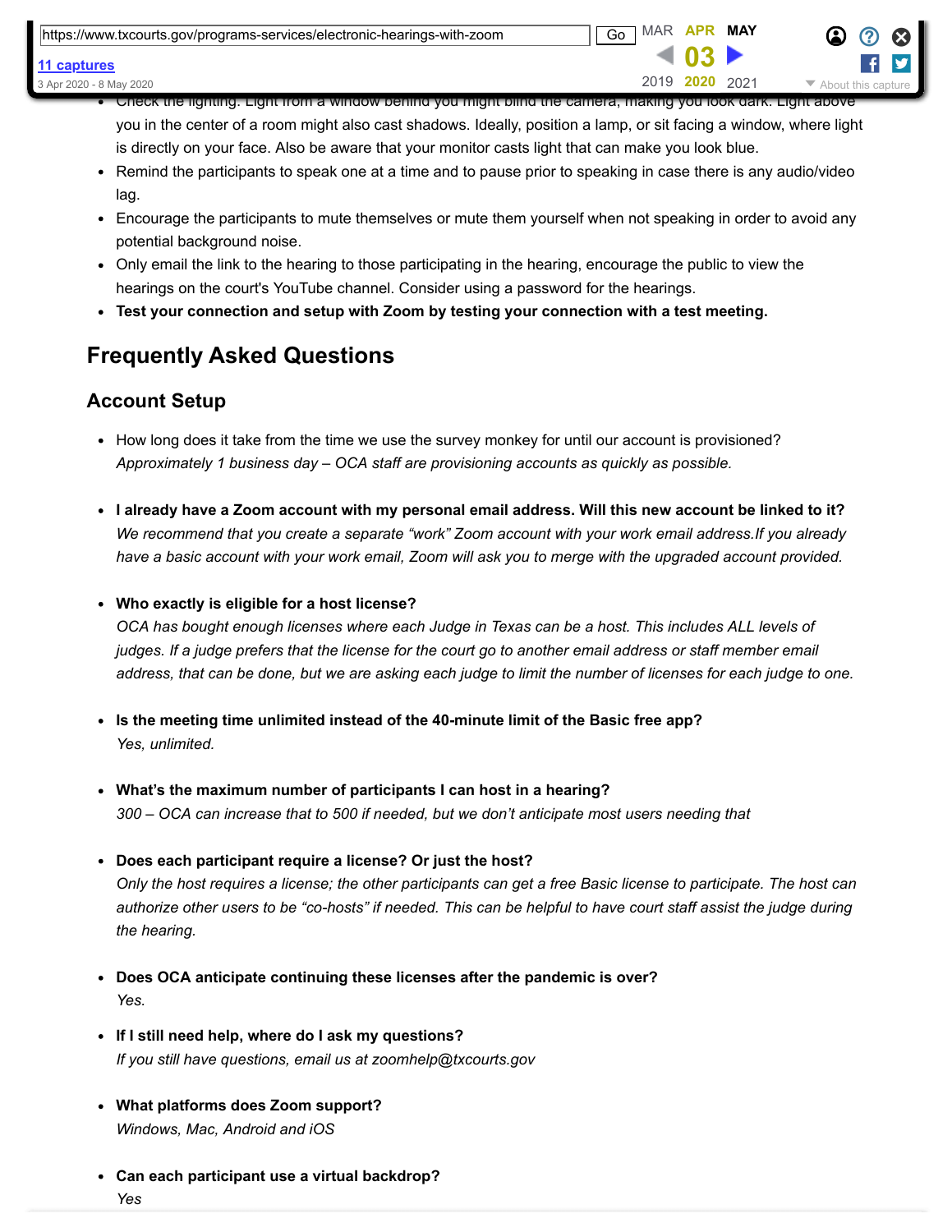*OCA recommends that you schedule proceedings similarly to the way you did in the physical courtroom. Having separate scheduled meetings for each hearing may become burdensome. Scheduling multiple proceedings under one scheduled meeting may be more beneficial.*

**Who is the best host for the meeting? Is the host the only one that can admit people and setup breakout rooms, and otherwise operate the Zoom hearing?**

*We defer to you on this. Some judges may feel most comfortable being the host. Others may wish for a staff person to be the host. Some may wish to be co-hosts, permitting both the judge and court staff to have the features mentions. Only the host or co-hosts can admit people, setup breakout rooms, and otherwise operate the Zoom hearing.*

#### **Breakout Rooms**

- **Can there be multiple breakout rooms?** *Yes. There can be up to 50 breakout rooms. See our help on [Using Break-out Rooms.](https://web.archive.org/web/20200403223446/https://support.zoom.us/hc/en-us/articles/206476093-Getting-Started-with-Breakout-Rooms)*
- **While someone is in the breakout room, can they see/hear the proceedings in the main meeting?** *They cannot, and participants in the main room cannot see/hearing what is happening in the breakout room. The breakout room cannot be recorded nor streamed.*
- **How can we capture signatures on documents through Zoom? This could be for magistration or for sending in court orders.**

*Zoom has no built-in feature for collecting signatures on documents. Rather, you should consider other means to obtain signatures. There are several options, including gathering signed documents in advance of the hearing, having parties/attorneys email documents to the court in advance, or having parties upload documents to a cloud storage service like Dropbox. Instructions for setting up and using a Dropbox service are available above.*

#### **Court Operations**

**What exactly is defined as an "Essential Hearing"? Drug Courts? Motion to revoke with defendant in jail?**

*Essential hearings are those hearings that are emergencies, time sensitive with deadlines that cannot be suspended, cases where there is a liberty interest, or injunctions. All other proceedings are non-essential. If you wish to inquire as to whether a certain proceeding is essential, email [coronavirus@txcourts.gov](https://web.archive.org/web/20200403223446/mailto:coronavirus@txcourts.gov) or consult with your regional presiding judge for direction.*

**Are non-essential hearings prohibited in person? Or only if there are 10 or more participants?** 

*The Supreme Court/Court of Criminal Appeals order prohibits any non-essential in person hearing that is inconsistent with local, state, or federal directives as to group sizes. While Governor Abbott's executive order limits group sizes to no more than 10 (as of March 23), some jurisdictions have imposed smaller group sizes. OCA has issued guidance recommending no non-essential in person hearings regardless of size until at least May 1.*

**How do we swear in witnesses? Do they need a notary present?**

*Most judges are asking participants to raise their hand and swearing them in as usual, without the need for a notary. The Supreme Court/Court of Criminal Appeals order suspends certain procedural statutes or rules, such as those restricting remote testimony.*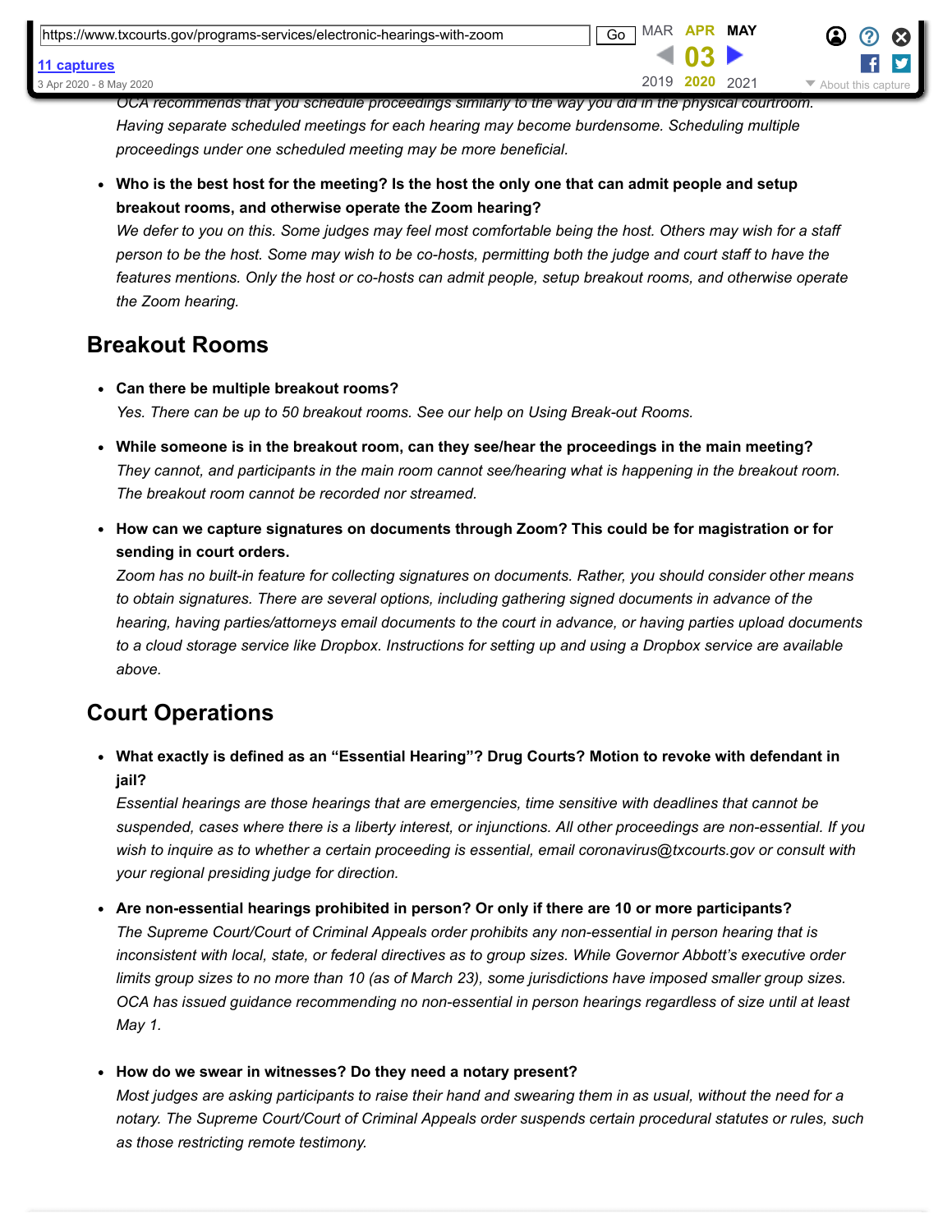| https://www.txcourts.gov/programs-services/electronic-hearings-with-zoom | <b>MAR</b><br>Go | APR       | MAY  |                    |
|--------------------------------------------------------------------------|------------------|-----------|------|--------------------|
| 11 captures                                                              |                  |           |      |                    |
| 3 Apr 2020 - 8 May 2020                                                  |                  | 2019 2020 | 2021 | About this capture |

- **Since we can record the proceedings with Zoom, do we need a court reporter in the Zoom hearing?** *Unless you receive approval from the Supreme Court to permit electronic recording, courts that must have a record must do so using a court reporter. In those situations, the court reporter's transcript is still the official record of the hearing.*
- **How are exhibits shown through Zoom? How does a court reporter get a copy of them for the record?** *There is a file transfer feature in Zoom (in the chat portion). However, OCA recommends using a Dropbox or email to collect the documents/exhibits prior to the hearing for sharing among all participants.*
- **If a defendant is given notice of a Zoom hearing and fails to show up, can a FTA be issued?** *As an official proceeding of the court, a judge may follow the existing procedures for issuing a capias failure to appear. Please ensure that notice was provided and that there is no reasonable explanation for the defendant's failure to appear, such as a lack of technology.*
- **Can this be used with magistration?** *Yes.*

#### **YouTube**

- **How do I setup a YouTube channel?** *See the [YouTube Channel setup instructions](https://web.archive.org/web/20200403223446/https://www.txcourts.gov/media/1446204/setting-up-youtube.pdf)*
- **If I already have a personal YouTube channel, can I use that one to stream?** *You may; however, OCA recommends that each court set up an official YouTube channel for the court.*
- **Am I required to post my YouTube channel on the website or some other place in order for the public to see where they can access the courtroom?**
	- *You must ensure that the public has reasonable notice of where to observe the proceedings.*
- **Why not just give the public the link to the Zoom meeting I setup?** *If you give the public the link to the Zoom meeting you setup, they will be a participant in the hearing, which may prove difficult to manage. While that is a possibility, OCA recommends that you not do so.*
- **Does streaming hearings to YouTube satisfy the open court provisions?** *Yes, as long as the court provides notice of the streaming and makes the proceeding public.*
- **YouTube records the live stream to my channel. Do I have to keep it on there? Or can I delete it immediately?**

*There is no requirement to keep the proceeding on YouTube after the completion of the hearing. It may be deleted immediately.*

- **If I create a YouTube channel for the court, who owns the channel? The court? The county? The Judge?** *If the YouTube channel is set for the court, OCA recommends that the channel be owned by the court. If an individual judge sets one up that is linked to the judge, the judge may own the channel.*
- **Can't people record the YouTube live stream with their phone?** *Just as in a physical courtroom, participants may record proceedings against the direction of the court. Judges should admonish participants and viewers that recording is not permitted and can be enforced with contempt.*
- **Is YouTube the only option for streaming?** *Zoom also permits streaming via Facebook Live. OCA recommends YouTube, as YouTube does not require an account to view a livestream.*